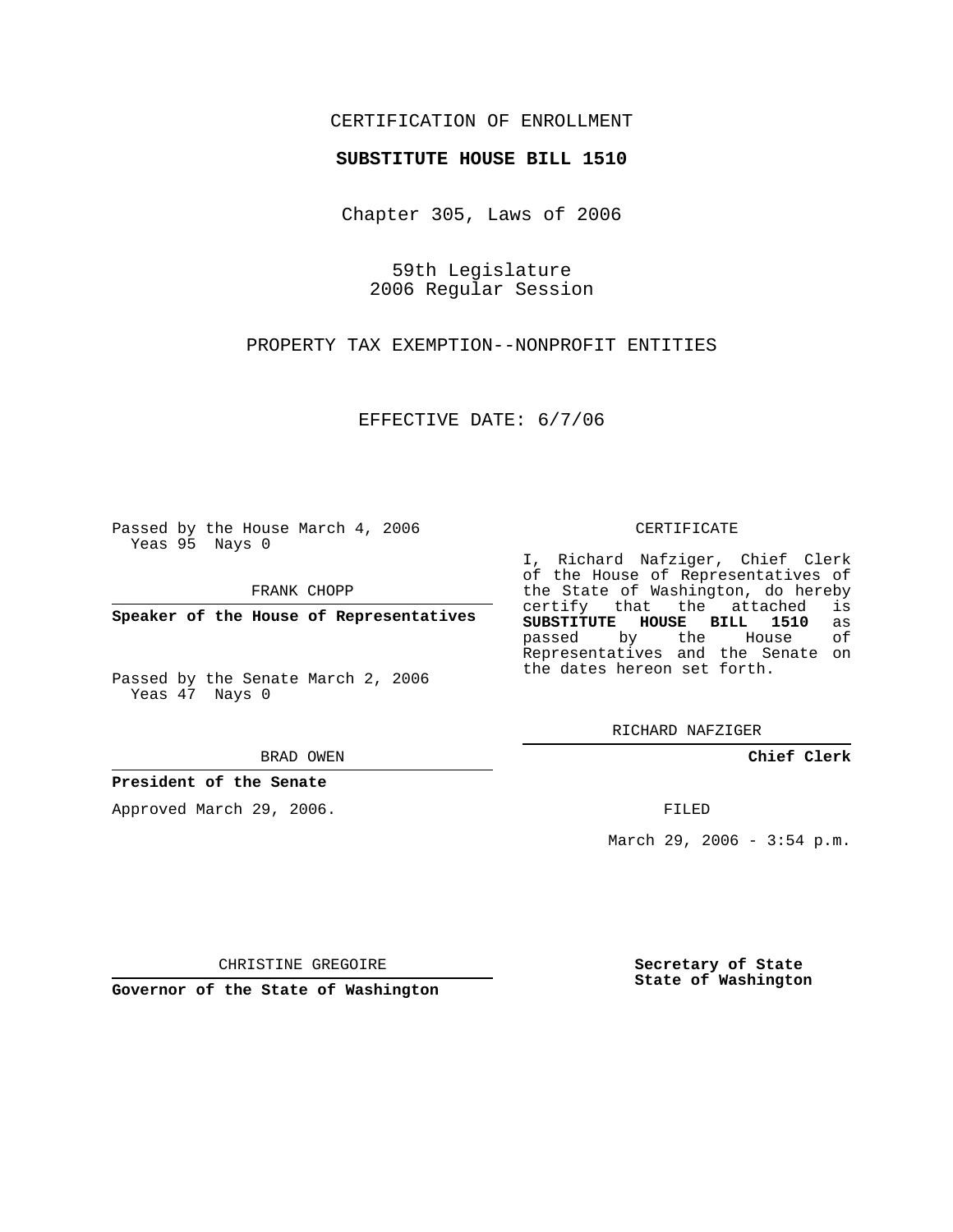# **SUBSTITUTE HOUSE BILL 1510** \_\_\_\_\_\_\_\_\_\_\_\_\_\_\_\_\_\_\_\_\_\_\_\_\_\_\_\_\_\_\_\_\_\_\_\_\_\_\_\_\_\_\_\_\_

\_\_\_\_\_\_\_\_\_\_\_\_\_\_\_\_\_\_\_\_\_\_\_\_\_\_\_\_\_\_\_\_\_\_\_\_\_\_\_\_\_\_\_\_\_

AS AMENDED BY THE SENATE

Passed Legislature - 2006 Regular Session

**State of Washington 59th Legislature 2006 Regular Session By** House Committee on Finance (originally sponsored by Representatives Morris, Quall, B. Sullivan and Chase)

READ FIRST TIME 03/07/05.

1 AN ACT Relating to the property taxation of nonprofit entities; 2 amending RCW 84.36.030, 84.36.031, and 84.36.810; and reenacting and 3 amending RCW 84.36.037.

4 BE IT ENACTED BY THE LEGISLATURE OF THE STATE OF WASHINGTON:

 5 **Sec. 1.** RCW 84.36.030 and 1993 c 327 s 2 are each amended to read 6 as follows:

 7 The following real and personal property shall be exempt from 8 taxation:

9 (1)(a) Property owned by nonprofit organizations or associations, organized and conducted for nonsectarian purposes, which shall be used for character-building, benevolent, protective or rehabilitative social services directed at persons of all ages.

 (b) The sale of donated merchandise shall not be considered a commercial use of the property under this section if the proceeds are devoted to the furtherance of the purposes of the selling organization 16 or association as specified in this ((paragraph)) subsection (1).

17 (c) In a county with a population of less than twenty thousand, the 18 rental or use of property, owned by a nonprofit organization or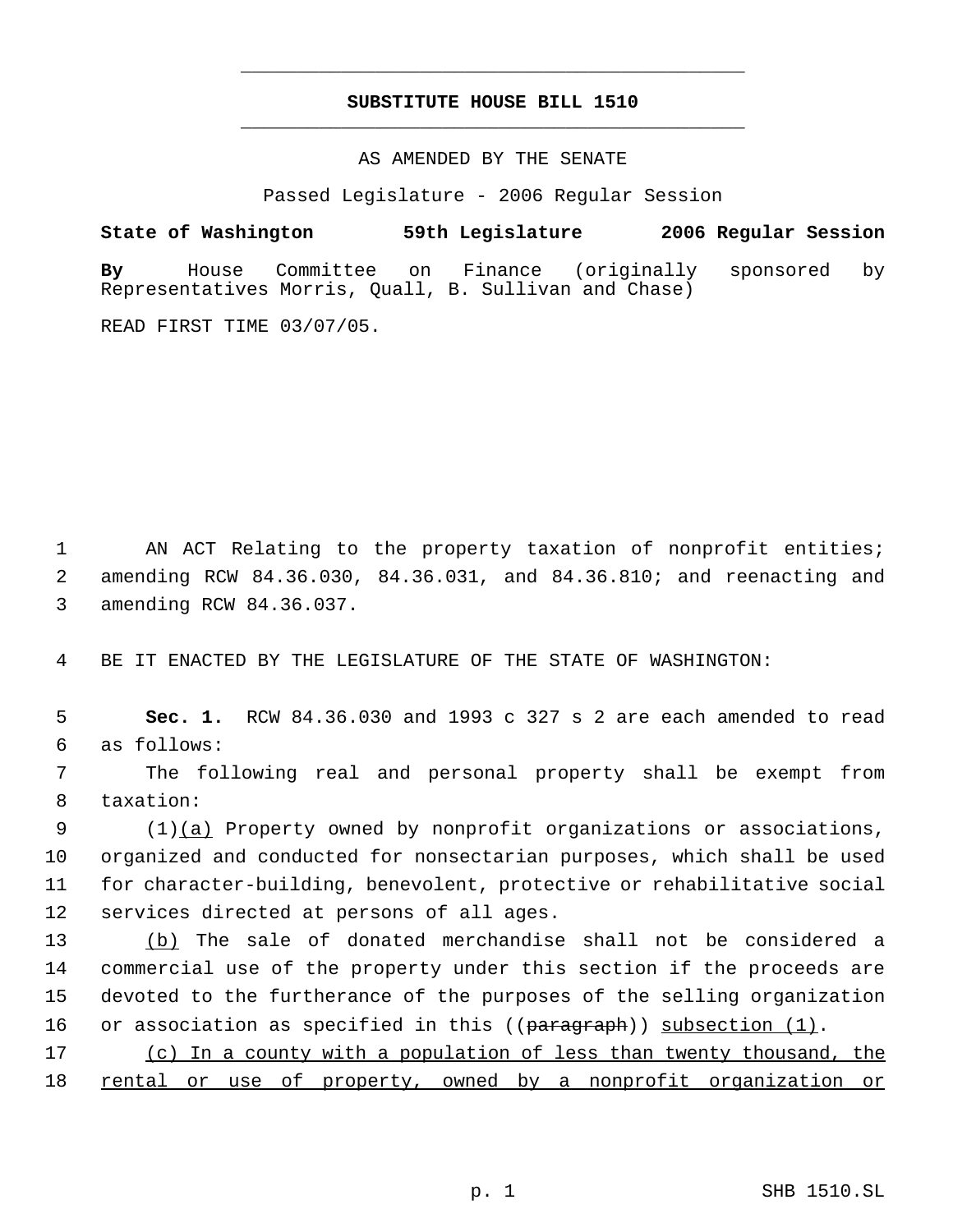association described in (a) of this subsection, by a person, group, or organization in one of the following ways shall not nullify the exemption: (i) The property may be rented or used for pecuniary gain or for business activities or by individuals, groups, and organizations for private purposes if the rental or use: (A) Does not exceed fifteen days each assessment year; (B) No comparable private for-profit facility exists within ten 9 miles of the property that could be used for the same purpose for which 10 the property is loaned or rented; and 11 (C) All income from the rental or use of the exempt property is 12 used for capital improvements to the exempt property, maintenance and 13 operation of the exempt property, or for exempt purposes; or (ii) The property is rented or used by a nonprofit community group 15 or other nonprofit organization that might not qualify for exemption if 16 it owned the property as long as the rental or use of the property: (A) Does not exceed fifteen days each assessment year; (B) Does not result in pecuniary gain; (C) Does not involve business activities; (D) Is always for the general public good; and (E) All income from the rental or use of the exempt property is used for capital improvements to the exempt property, maintenance and 23 operation of the exempt property, or for exempt purposes. (2) Property owned by any nonprofit church, denomination, group of churches, or an organization or association, the membership of which is

 comprised solely of churches or their qualified representatives, which is utilized as a camp facility if used for organized and supervised recreational activities and church purposes as related to such camp facilities. The exemption provided by this paragraph shall apply to a maximum of two hundred acres of any such camp as selected by the church, including buildings and other improvements thereon.

 (3) Property, including buildings and improvements required for the maintenance and safeguarding of such property, owned by nonprofit organizations or associations engaged in character building of boys and girls under eighteen years of age, and used for such purposes and uses, provided such purposes and uses are for the general public good: PROVIDED, That if existing charters provide that organizations or associations, which would otherwise qualify under the provisions of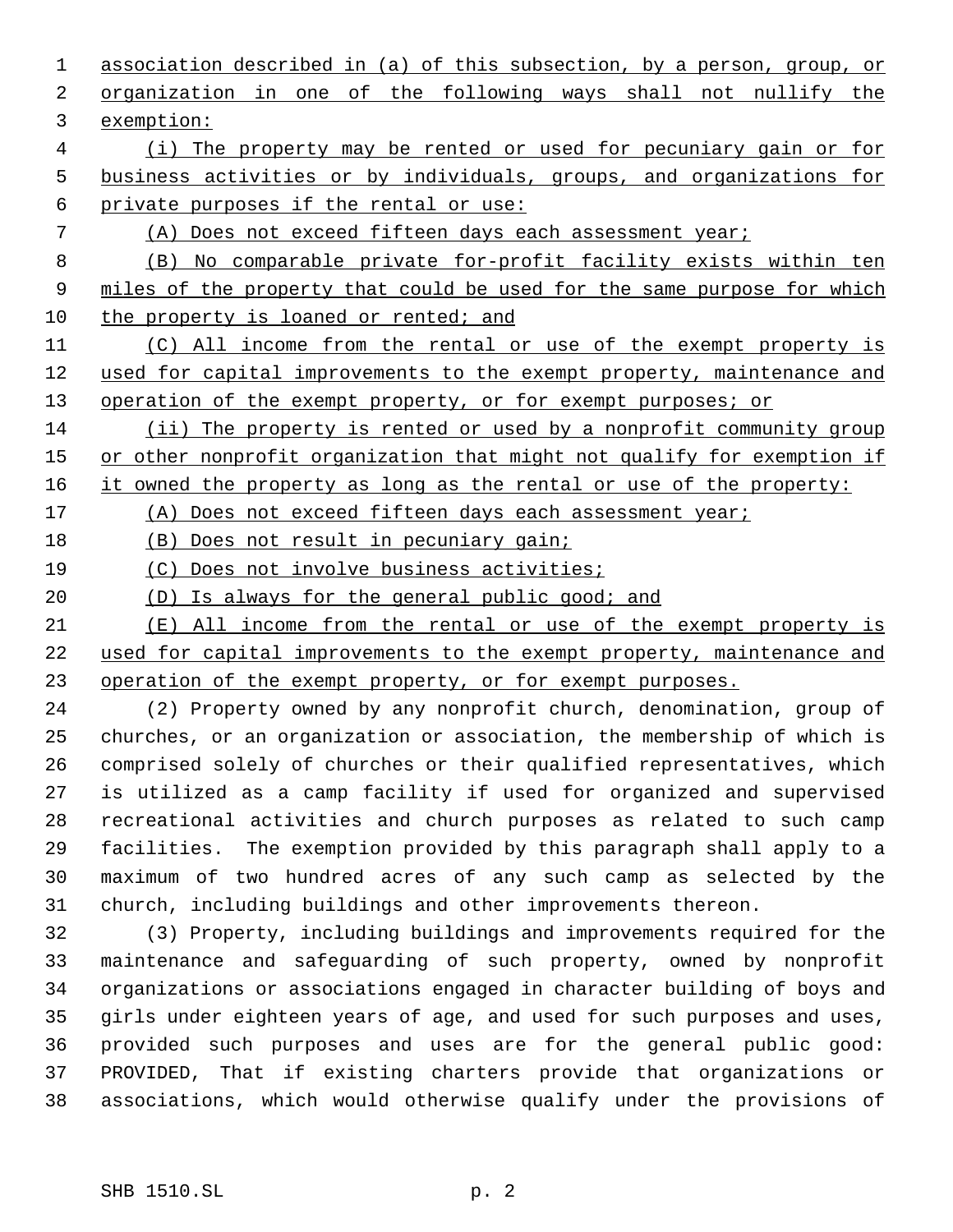this paragraph, serve boys and girls up to the age of twenty-one years, then such organizations or associations shall be deemed qualified pursuant to this section.

 (4)(a) Property owned by all organizations and societies of veterans of any war of the United States, recognized as such by the department of defense, which shall have national charters, and which shall have for their general purposes and objects the preservation of the memories and associations incident to their war service and the consecration of the efforts of their members to mutual helpfulness and to patriotic and community service to state and nation. To be exempt such property must be used in such manner as may be reasonably necessary to carry out the purposes and objects of such societies.

13 (b) The use of the property for pecuniary gain or ((to promote)) for business activities, except as provided in this subsection (4), nullifies the exemption otherwise available for the property for the assessment year. The exemption is not nullified by:

17 ( $(\overline{a})$ ) (i) The collection of rent or donations if the amount is reasonable and does not exceed maintenance and operation expenses.

19  $((+b))$   $(ii)$  Fund-raising activities conducted by a nonprofit organization.

21  $((\{e\})$   $(iii)$  The use of the property for pecuniary gain for 22 periods of not more than  $((there))$  fifteen days in a year.

 $((\overline{d}))$   $(c)$  An inadvertent use of the property in a manner inconsistent with the purpose for which exemption is granted, if the inadvertent use is not part of a pattern of use. A pattern of use is presumed when an inadvertent use is repeated in the same assessment year or in two or more successive assessment years.

 (5) Property owned by all corporations, incorporated under any act of congress, whose principal purposes are to furnish volunteer aid to members of the armed forces of the United States and also to carry on a system of national and international relief and to apply the same in mitigating the sufferings caused by pestilence, famine, fire, floods, and other national calamities and to devise and carry on measures for preventing the same.

 (6) Property owned by nonprofit organizations exempt from federal income tax under section 501(c)(3) of the internal revenue code of 1954, as amended, that are guarantee agencies under the federal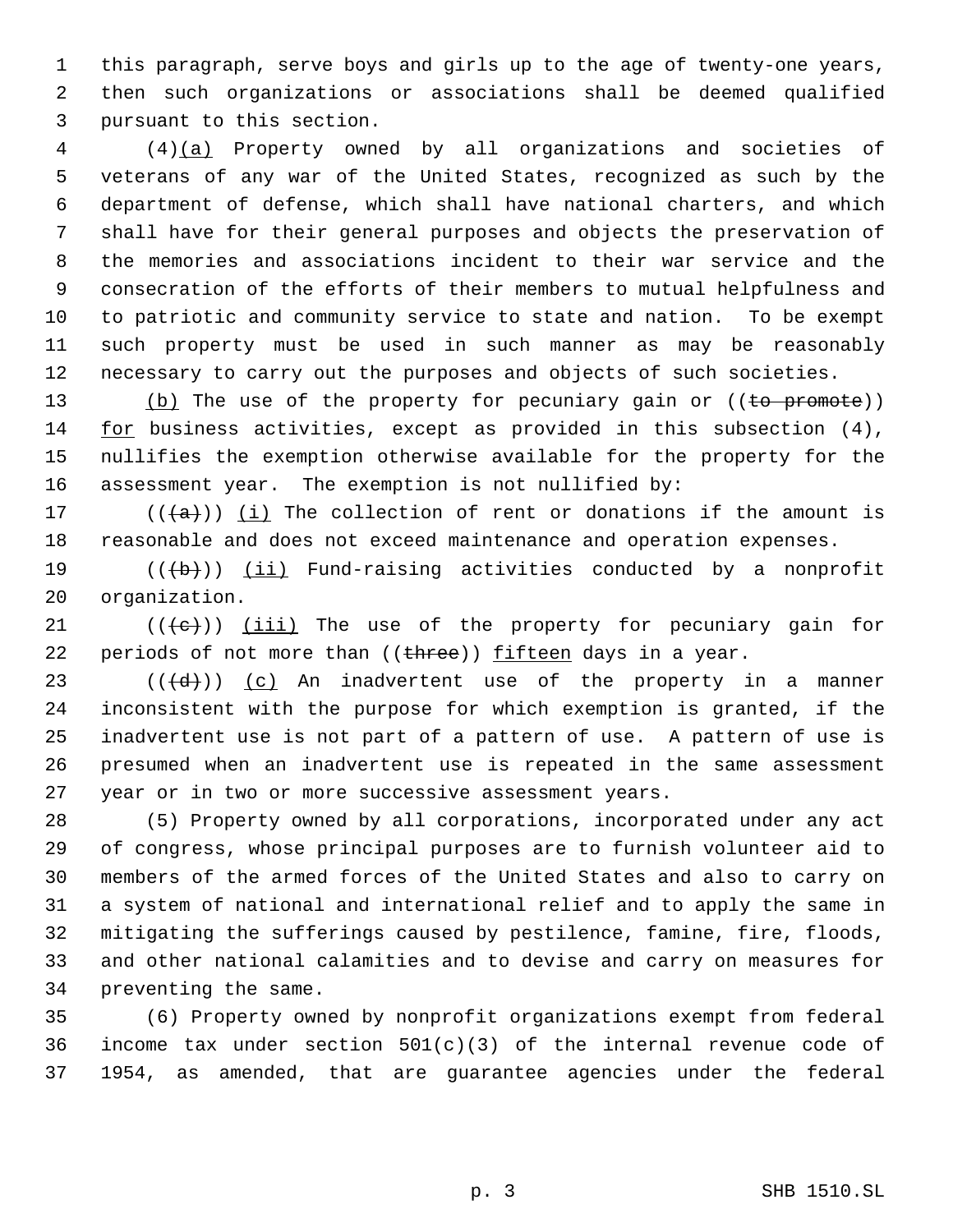guaranteed student loan program or that issue debt to provide or acquire student loans.

 (7) To be exempt under this section, the property must be used exclusively for the purposes for which exemption is granted, except as provided in RCW 84.36.805.

 (8) For the purposes of this section, "general public good" means members of the community derive a benefit from the rental or use of the property by the nonprofit community group or organization.

 **Sec. 2.** RCW 84.36.031 and 1969 c 137 s 2 are each amended to read as follows:

 Property leased, loaned, sold with the option to repurchase, or 12 otherwise made available to organizations ((as set out)) described in 13 RCW 84.36.030 above shall not be exempt from taxation((: PROVIDED, 14 That property which)). However, property that is owned by an 15 organization ((as set out in)) exempt under RCW 84.36.030 may loan, 16 lease, or rent the property to another organization for the same purpose as set out in RCW 84.36.030.

 **Sec. 3.** RCW 84.36.037 and 1998 c 311 s 19 and 1998 c 189 s 1 are each reenacted and amended to read as follows:

 (1) Real or personal property owned by a nonprofit organization, association, or corporation in connection with the operation of a public assembly hall or meeting place is exempt from taxation. The area exempt under this section includes the building or buildings, the land under the buildings, and an additional area necessary for parking, not exceeding a total of one acre. When property for which exemption is sought is essentially unimproved except for restroom facilities and structures and this property has been used primarily for annual community celebration events for at least ten years, the exempt property shall not exceed twenty-nine acres.

 (2) To qualify for this exemption the property must be used exclusively for public gatherings and be available to all organizations or persons desiring to use the property, but the owner may impose conditions and restrictions which are necessary for the safekeeping of the property and promote the purposes of this exemption. Membership shall not be a prerequisite for the use of the property.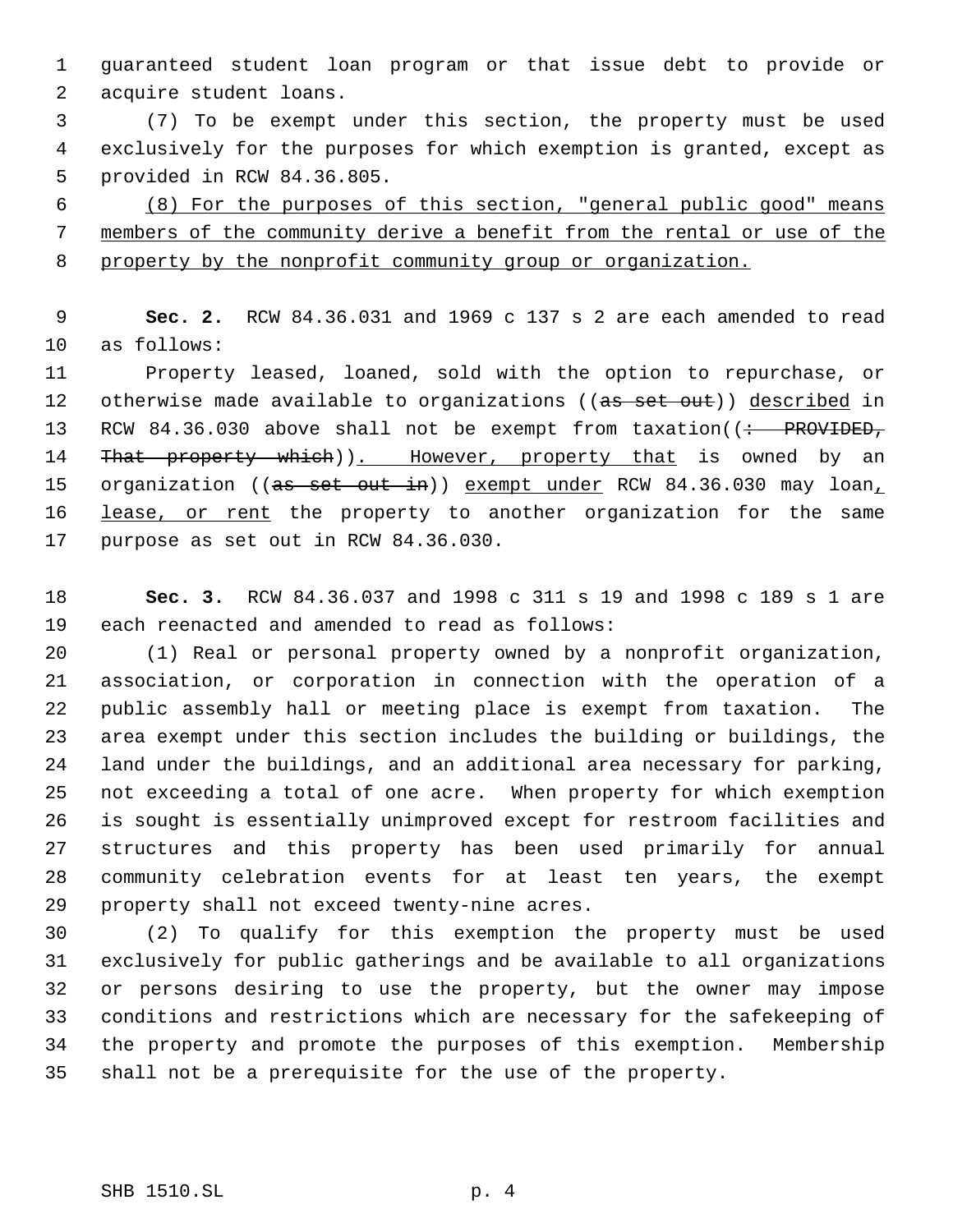1 (3) The use of the property for pecuniary gain or ((to promote)) 2 for business activities, except as provided in this section, nullifies the exemption otherwise available for the property for the assessment year. The exemption is not nullified by:

5 (a) The collection of rent or donations if ((the amount is reasonable and does not exceed maintenance and operation expenses 7 created by the user)) all funds collected are used for capital 8 improvements to the exempt property, maintenance and operation of the 9 exempt property, or for exempt purposes.

(b) Fund-raising activities conducted by a nonprofit organization.

11 (c) The use of the property for pecuniary gain ((or to promote)) 12 for business activities for periods of not more than ((seven)) fifteen 13 days ((in a)) each assessment year so long as all income received from rental or use of the exempt property is used for capital improvements 15 to the exempt property, maintenance and operation of the exempt 16 property, or for exempt purposes.

17 (d) In a county with a population of less than ((ten)) twenty thousand, the use of the property to promote the following business activities: Dance lessons, art classes, or music lessons.

 (e) An inadvertent use of the property in a manner inconsistent with the purpose for which exemption is granted, if the inadvertent use is not part of a pattern of use. A pattern of use is presumed when an inadvertent use is repeated in the same assessment year or in two or more successive assessment years.

 (4) The department of revenue shall narrowly construe this exemption.

 **Sec. 4.** RCW 84.36.810 and 2003 c 344 s 2 are each amended to read as follows:

 (1)(a) Upon cessation of a use under which an exemption has been granted pursuant to RCW 84.36.030, 84.36.037, 84.36.040, 84.36.041, 84.36.042, 84.36.043, 84.36.046, 84.36.050, 84.36.060, 84.36.550, 32 ((84.36.650,)) 84.36.560, ((and)) 84.36.570, and 84.36.650, except as provided in (b) of this subsection, the county treasurer shall collect all taxes which would have been paid had the property not been exempt during the three years preceding, or the life of such exemption, if such be less, together with the interest at the same rate and computed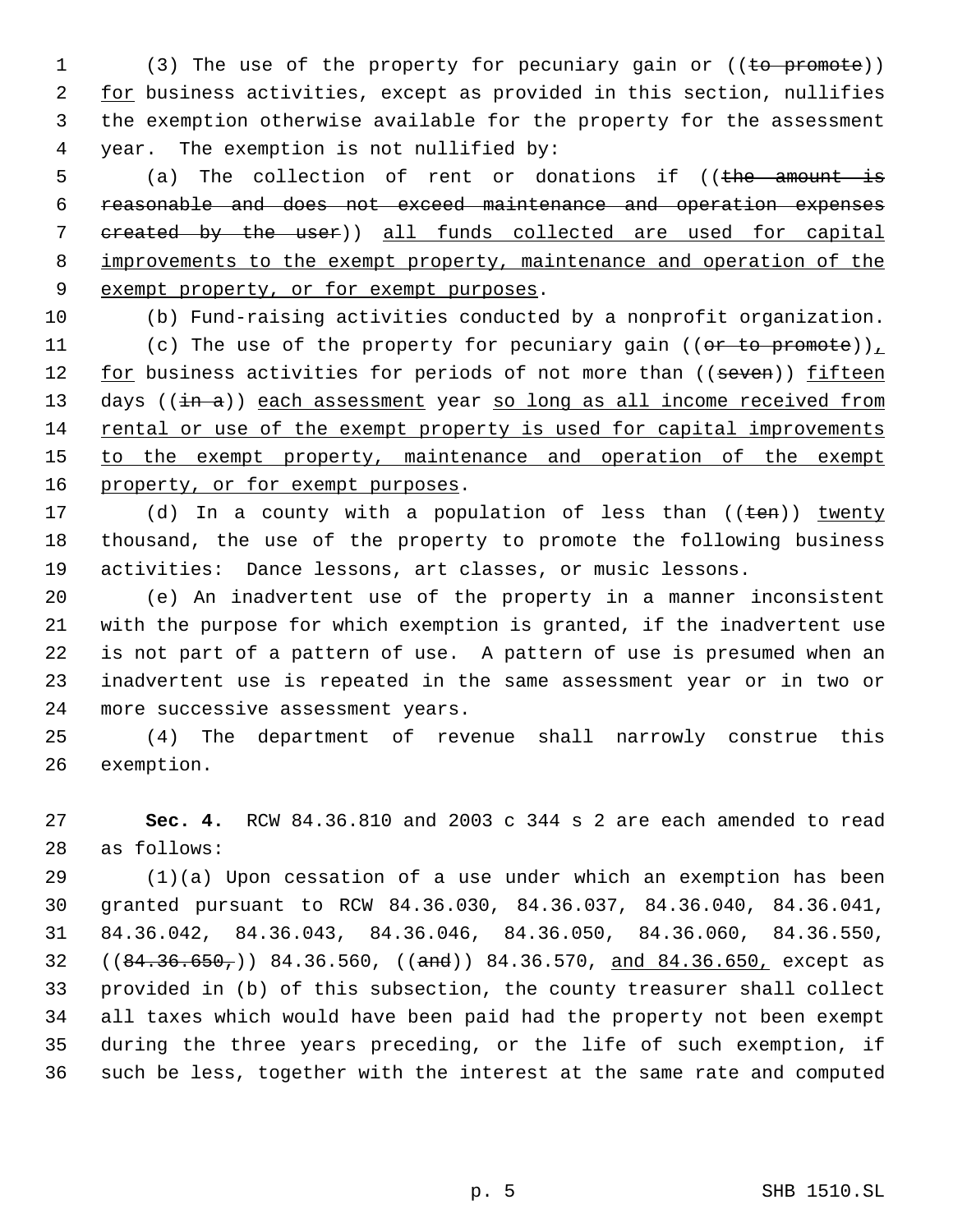in the same way as that upon delinquent property taxes. If the property has been granted an exemption for more than ten consecutive years, taxes and interest shall not be assessed under this section.

 (b) Upon cessation of use by an institution of higher education of property exempt under RCW 84.36.050(2) the county treasurer shall collect all taxes which would have been paid had the property not been exempt during the seven years preceding, or the life of the exemption, whichever is less.

 (2) Subsection (1) of this section applies only when ownership of the property is transferred or when fifty-one percent or more of the area of the property loses its exempt status. The additional tax under subsection (1) of this section shall not be imposed if the cessation of use resulted solely from:

 (a) Transfer to a nonprofit organization, association, or corporation for a use which also qualifies and is granted exemption 16 under this chapter;

 (b) A taking through the exercise of the power of eminent domain, or sale or transfer to an entity having the power of eminent domain in anticipation of the exercise of such power;

 (c) Official action by an agency of the state of Washington or by the county or city within which the property is located which disallows 22 the present use of such property;

 (d) A natural disaster such as a flood, windstorm, earthquake, or other such calamity rather than by virtue of the act of the organization, association, or corporation changing the use of such property;

 (e) Relocation of the activity and use of another location or site except for undeveloped properties of camp facilities exempted under RCW 84.36.030;

 (f) Cancellation of a lease on leased property that had been exempt 31 under this chapter;  $((\theta \cdot \hat{r}))$ 

 (g) A change in the exempt portion of a home for the aging under 33 RCW 84.36.041(3), as long as some portion of the home remains exempti or

 (h) Transfer to an agency of the state of Washington or the city or county within which the property is located.

37 (3) Subsection( $(\theta)$ ) (2)(e) and (f) of this section do not apply to